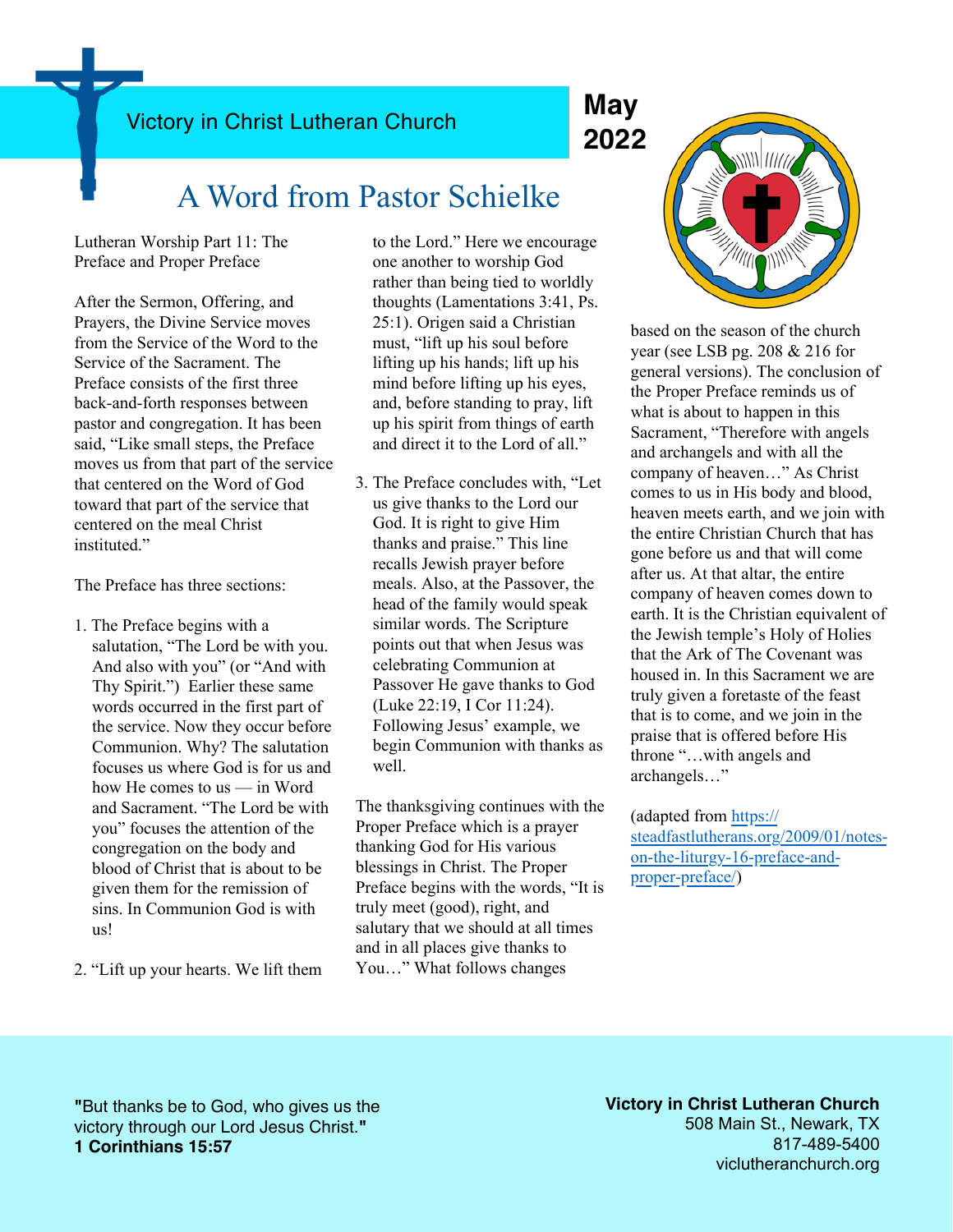## **2022** Victory in Christ Lutheran Church

**May**



#### **Article XXV - Of Confession**

 $\frac{1}{2}$ Confession in the churches is not abolished among us; for it is not usual to give the body of the Lord, except to them that have been previously examined and absolved. And

 $2$  the people are most carefully taught concerning faith in the absolution, about which formerly there

 $\frac{3}{2}$  was profound silence. Our people are taught that they should highly prize the absolution, as being the voice of God,

 $\frac{4}{3}$  and pronounced by God's command. The power of the Keys is set forth in its beauty and they are reminded what great consolation it brings to anxious consciences, also, that God requires faith to believe such absolution as a voice sounding from heaven, and that such faith in Christ truly obtains and receives the forgiveness of sins. Aforetime satisfactions were immoderately extolled;

 $\frac{5}{2}$  of faith and the merit of Christ and the righteousness of faith no mention was made; wherefore, on this point, our churches are by no means to be blamed. For this even our adversaries must needs concede

 $\frac{6}{5}$  to us that the doctrine concerning repentance has been most diligently treated and laid open by our teachers.

 $\frac{7}{2}$ But of Confession they teach that an enumeration of sins is not necessary, and that consciences be not burdened with anxiety to enumerate all sins, for it is impossible to recount all sins, as the [Psalm 19:13](https://biblia.com/bible/esv/Ps%2019.13) testifies: Who can understand his errors? Also [Jeremiah 17:9:](https://biblia.com/bible/esv/Jer%2017.9)

<sup>8</sup> The heart is deceitful; who can know it? But if no sins were forgiven, except those that are recounted,

[9](https://boc.confident.faith/ac-xxv-0009) consciences could never find peace; for very many sins they neither see

 $10$  nor can remember. The ancient writers also testify that an enumeration is not necessary. For in the Decrees, Chrysostom is quoted,

 $\frac{11}{11}$  who says thus: I say not to you that you should disclose yourself in public, nor that you accuse yourself before others, but I would have you obey the prophet who says: "Disclose thy way before God." Therefore confess your sins before God, the true Judge, with prayer. Tell your errors, not with the tongue, but with the memory of your conscience, etc.

[12 A](https://boc.confident.faith/ac-xxv-0012)nd the Gloss (Of Repentance, Distinct. V, Cap. Consideret) admits that Confession is of human right only [not commanded by Scripture, but ordained by the Church].

 $\frac{13}{2}$  Nevertheless, on account of the great benefit of absolution, and because it is otherwise useful to the conscience, Confession is retained among us.

> **Victory in Christ Lutheran Church**  May 2022

**"**But thanks be to God, who gives us the victory through our Lord Jesus Christ.**" 1 Corinthians 15:57**



**Victory in Christ Lutheran Church** 508 Main Street Newark, Texas 817-489-5400 viclutheranchurch.org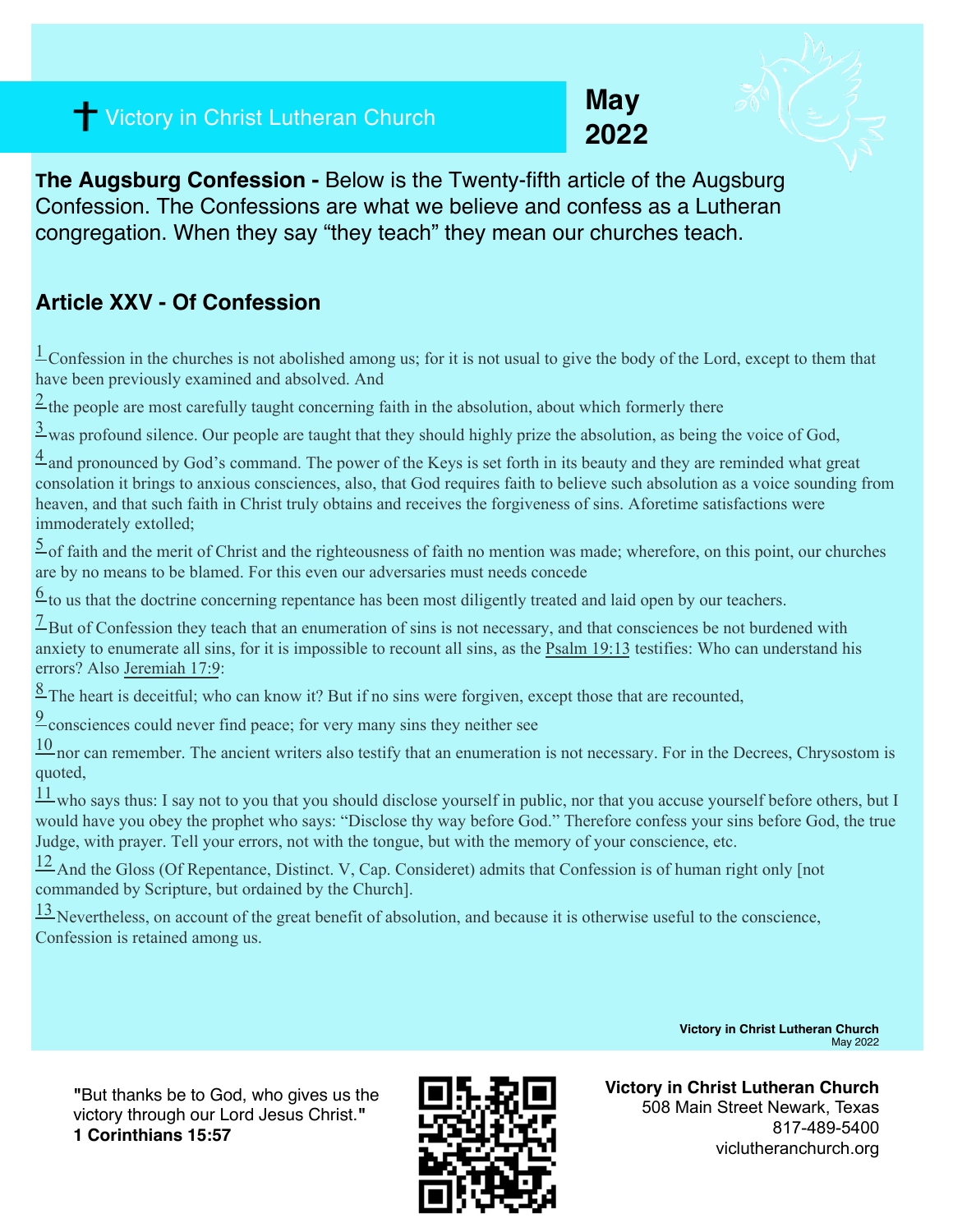#### **†** Victory in Christ Lutheran Church

**May 2022**

| Sunday                                                                                | Monday         | Tuesday                             | Wednesday      | Thursday | Friday | Saturday                                         |
|---------------------------------------------------------------------------------------|----------------|-------------------------------------|----------------|----------|--------|--------------------------------------------------|
| $\overline{1}$                                                                        | $\overline{2}$ | 3<br>Women's Bible Study<br>1 p.m.  | $\overline{4}$ | 5        | 6      | $\overline{7}$<br>Men's Bible Study<br>8:30 a.m. |
| 8<br>Divine Service 10 a.m<br>Bible Studay / Sunday<br>School 11 a.m.<br>Lunch noon   | 9              | 10<br>Women's Bible Study<br>1 p.m. | 11             | 12       | 13     | 14                                               |
| 15<br>Divine Service 10 a.m<br>Bible Studay / Sunday<br>School 11 a.m.<br>Lunch noon  | 16             | 17<br>Women's Bible Study<br>1 p.m. | 18             | 19       | 20     | 21<br>Men's Bible Study<br>8:30 a.m.             |
| 22<br>Divine Service 10 a.m.<br>Bible Studay / Sunday<br>School 11 a.m.<br>Lunch noon | 23             | 24<br>Women's Bible Study<br>1 p.m. | 25             | 26       | 27     | 28                                               |
| 29<br>Divine Service 10 a.m<br>Bible Studay / Sunday<br>School 11 a.m.<br>Lunch noon  | 30             | 31<br>Women's Bible Study<br>1 p.m. |                |          |        |                                                  |

**For 2022, I would like to challenge every member of this congregation to read or continue reading through the Bible in one year. The Bible readings for May and part of June are listed below.**

| May 1: 1 Chron. 3-5                                                                                       | May 15: 2 Chron. 18-20 | May 29: Neh. 12-13                                                                        |
|-----------------------------------------------------------------------------------------------------------|------------------------|-------------------------------------------------------------------------------------------|
| May 2: 1 Chron. 6                                                                                         | May 16: 2 Chron. 21-24 | May 30: Esther 1-5                                                                        |
| May 3: 1 Chron. 7-8                                                                                       | May 17: 2 Chron. 25-27 | May 31: Esther 6-10                                                                       |
| May 4: 1 Chron. 9-11                                                                                      | May 18: 2 Chron. 28-31 | June 1: Job 1-4                                                                           |
| May 5: 1 Chron. 12-14                                                                                     | May 19: 2 Chron. 32-34 | June 2: Job 5-7                                                                           |
| May 6: 1 Chron. 15-17                                                                                     | May 20: 2 Chron. 35-36 | June 3: Job 8-10                                                                          |
| May 7: 1 Chron. 18-21                                                                                     | May 21: Ezra 1-3       | June 4: Job 11-13                                                                         |
| May 8: 1 Chron. 22-24                                                                                     | May 22: Ezra 4-7       | June 5: Job 14-16                                                                         |
| May 9: 1 Chron. 25-27                                                                                     | May 23: Ezra 8-10      | June 6: Job 17-20                                                                         |
| May 10: 1 Chron. 28 - 2 Chron. 1                                                                          | May 24: Neh. 1-3       | June 7: Job 21-23                                                                         |
| May 11: 2 Chron. 2-5                                                                                      | May 25: Neh. 4-6       | June 8: Job 24-28                                                                         |
| May 12: 2 Chron. 6-8                                                                                      | May 26: Neh. 7         | June 9: Job 29-31                                                                         |
| May 13: 2 Chron. 9-12                                                                                     | May 27: Neh. 8-9       | June 10: Job 32-34                                                                        |
| May 14: 2 Chron. 13-17                                                                                    | May 28: Neh. 10-11     | June 11: Job 35-37                                                                        |
| "But thanks be to God, who gives us the<br>victory through our Lord Jesus Christ."<br>1 Corinthians 15:57 |                        | <b>Victory in Christ Lutheran Church</b><br>508 Main Street Newark, Texas<br>817-489-5400 |

viclutheranchurch.org